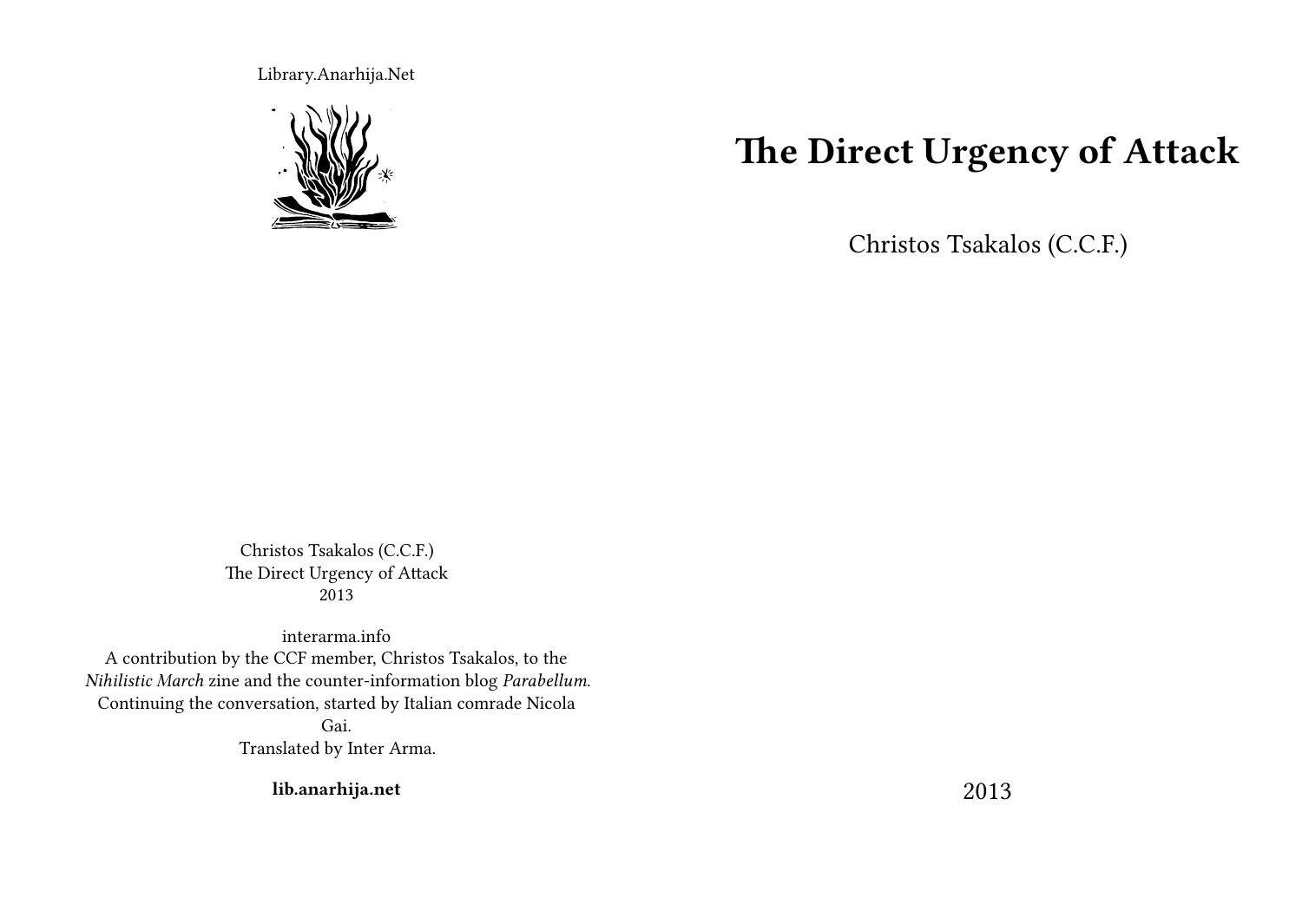# **Contents**

| I. The miracle workers of social salvation 3                    |  |
|-----------------------------------------------------------------|--|
|                                                                 |  |
| III. The sad lie of the intermediate social struggles $\dots$ 6 |  |
| IV. FAI-IRF The network of cells 9                              |  |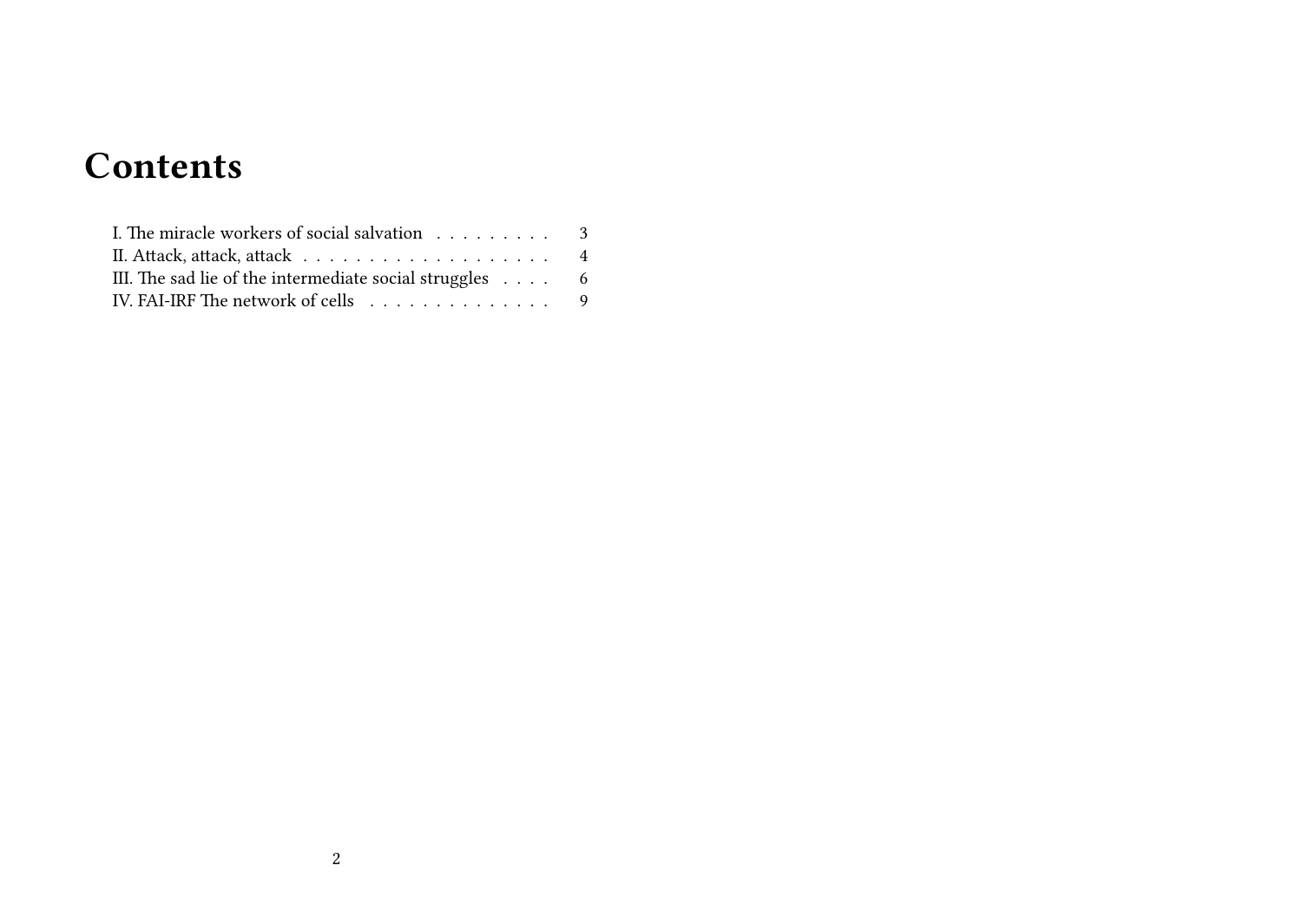### **I. The miracle workers of social salvation**

We live in a dull, predictable and mechanical age. We live in the dictatorship of numbers of the financial crisis, of unemployment statistics, stock market analysis and of generalized social fear.

At the same time, the humanist merchants of "progressive" ideologies are seeking new clients. The wandering miracle workers advertise their ideological merchandise and promise social cure. Alternative energy sources, "green" industrial growth, fair taxation, respect for the workers' rights, medical insurance, social state…

All these are followed by various "anarchist" charlatans, who advertise more libertarian quackeries for the coming of utopia. Social justice, self-management of the means of production, direct democracy, workers' councils…

**But even the "anarchist" remedies for social salvation, although they promise to liberate our lives, the only thing they do, is reprogramming the social apparatus by using a more libertarian manual. A cat, even if one paints it black and red, is still a cat.**

But why is there such a need within the anarchist circles, for some to pretend to be the doctors of the social syphilis? Anarchy is not a social painkiller, it's a poison. It doesn't soothe the pain, nor does it lull with future promises of a "just" society but on the contrary, it poisons thinking and acting, aiming at the destruction of the existent and the creation of unexplored passions and tensions, that have nothing to do with the old world.

Unfortunately, today we have been taught to value life as an object. We no longer live our life, we are buying it in small doses. We buy objects to become happy, we buy ideals to believe in, we buy relationships to communicate, we buy time to enjoy ourselves.

All the remedies, that suggest a vague future revolution, don't say a word about the destruction of the civilization of Power. In their more "anarchist" version, they are satisfied with suggesting the destruction of some of the material infrastructure (prisons, ministries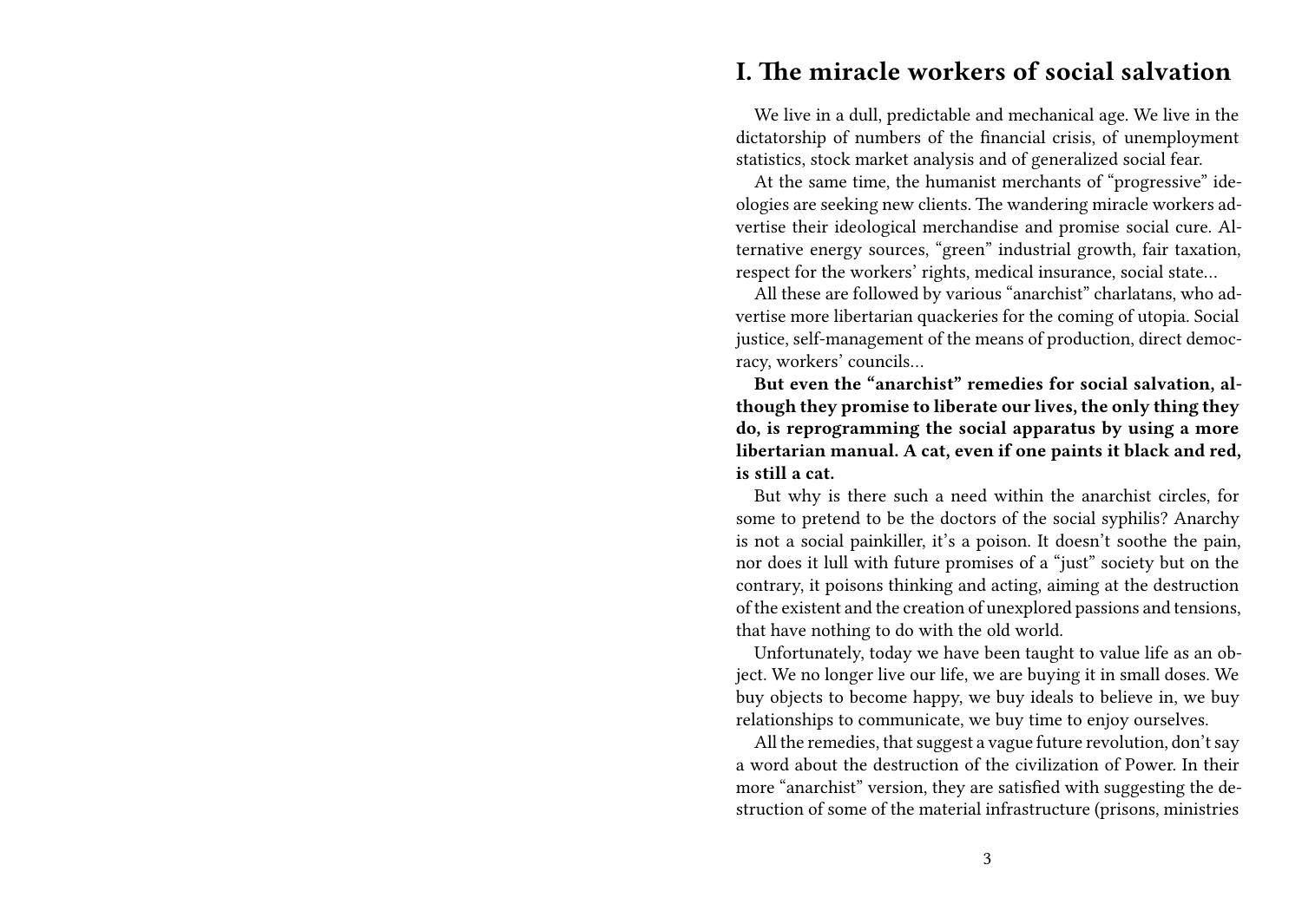etc.) of the old world. This means, in a few words, that the rest of the spoils of war will be saved. **Technology, work, civilization, the power of majority will haunt the new utopia of our existence.**

But for us, the new anarchist guerrilla is not just the blow-up of some human targets and buildings, but the blow-up of all social relationships. For us, the political suggestions of social movements, which simply want a more just, more equal, but equally predictable and dull, world, are not enough.

We don't want to be slaves of the possible, of numbers and analysis once again. That is why we don't seek pre-made revolutionary programs and the answers to everything. **What value would life have, if it runs out of questions?**

We read time after time the analysis, the suggestions, the programs even anarchist texts full of definitions, with complicated terms and an unending bibliography, which try to explain their utopia, to give solution, to persuade people for their validity. They serve us stale Marxism and exercises of intellectual potency. Too many words are written, to display their knowledge. Some know very well the games of words and admire themselves…

But in the end, the most interesting question is, how are we going to attack today and how are we going to live now in a more dangerous and free way.

### **II. Attack, attack, attack**

This why I want to continue the conversation, initiated by comrade Nicola Gai from prison in Italy, about the direct urgency of attack.

So, speaking about anarchist continuous attack, we consider conscience to be its starting point. But because all too often, excuses for the suspension of attack, steal the most beautiful words, it is necessary to define what we mean by the words anarchist conscience.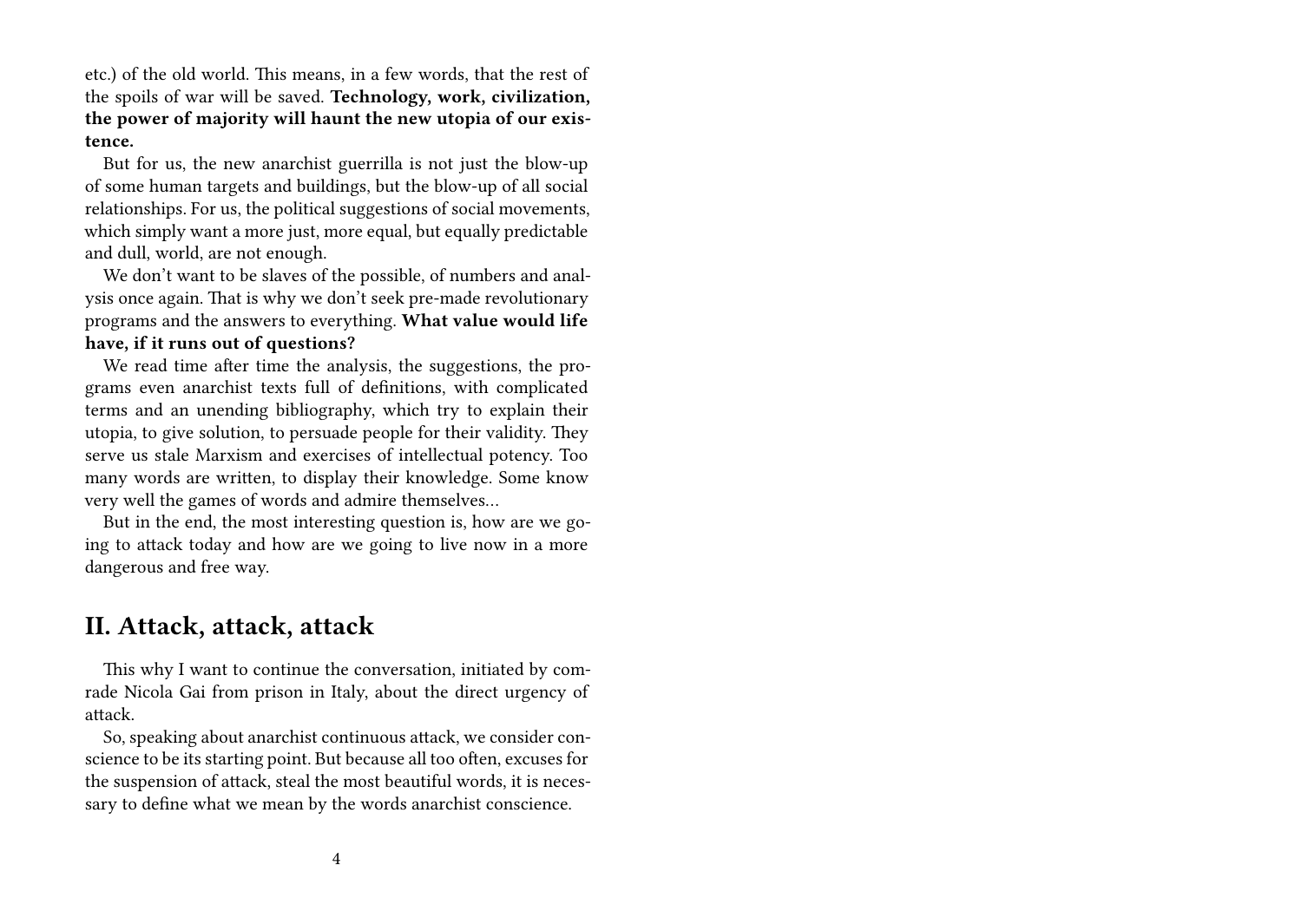Conscience for us is not an analysis after another, the display of dusty historical knowledge, academic assemblies with political speeches, unending monologues and dull economic researches. We don't need neither flashy speeches nor expressive ornaments in order to convince an audience or to strengthen the myth of the romantic, dreaming and conscious "revolutionary" who sacrifices himself for the sake of others. **We don't care about massiveness or acceptance.**

Conscience starts with a simple thought, a direct reflection, an individual revolt.

Conscience is the way we understand our self and its uniqueness, the way we build relationships and communicate with others, **the way we live our life, not as a granted and predictable situation, but as a sequence of conflicts from which we discover new values, experiences and emotions… The anarchist conscience is the way we laugh, we fall in love, we enjoy ourselves, we dream…**

These things cannot be found only in books and in the political speeches, that want to analyze everything. Besides, we are at war, not in some economic conference or literary contest.

**In the situation of the armed encounter with power, it is the one who transforms his words into action that counts and not the one who speaks with beautiful words.**

So, our attack is the result of our conscience and our desire not only to escape from the rules and the compromises of the social apparatus, but also to destroy it.

The attack against the system, explosions, robberies, executions, sabotage, fire are not just the tools of an invisible struggle, but the struggle itself, our own way to live free here and now. This is not about an armed fetish of means, but rather a different approach to the "variety" of the struggle, which strikes the theoretical brakes and abolishes the experts of violence.

An anarchist bank robbery or the execution of a cop is not a cut off, spectacular image as the media represent it, like a detective

#### LONG LIVE THE BLACK INTERNATIONAL OF ANARCHISTS OF PRAXIS

#### NOTHING LESS THAN EVERYTHING

#### **Tsakalos Christοs**

member of Conspiracy of Cells of Fire-FAI/IRF

Korydallos prison, September 2013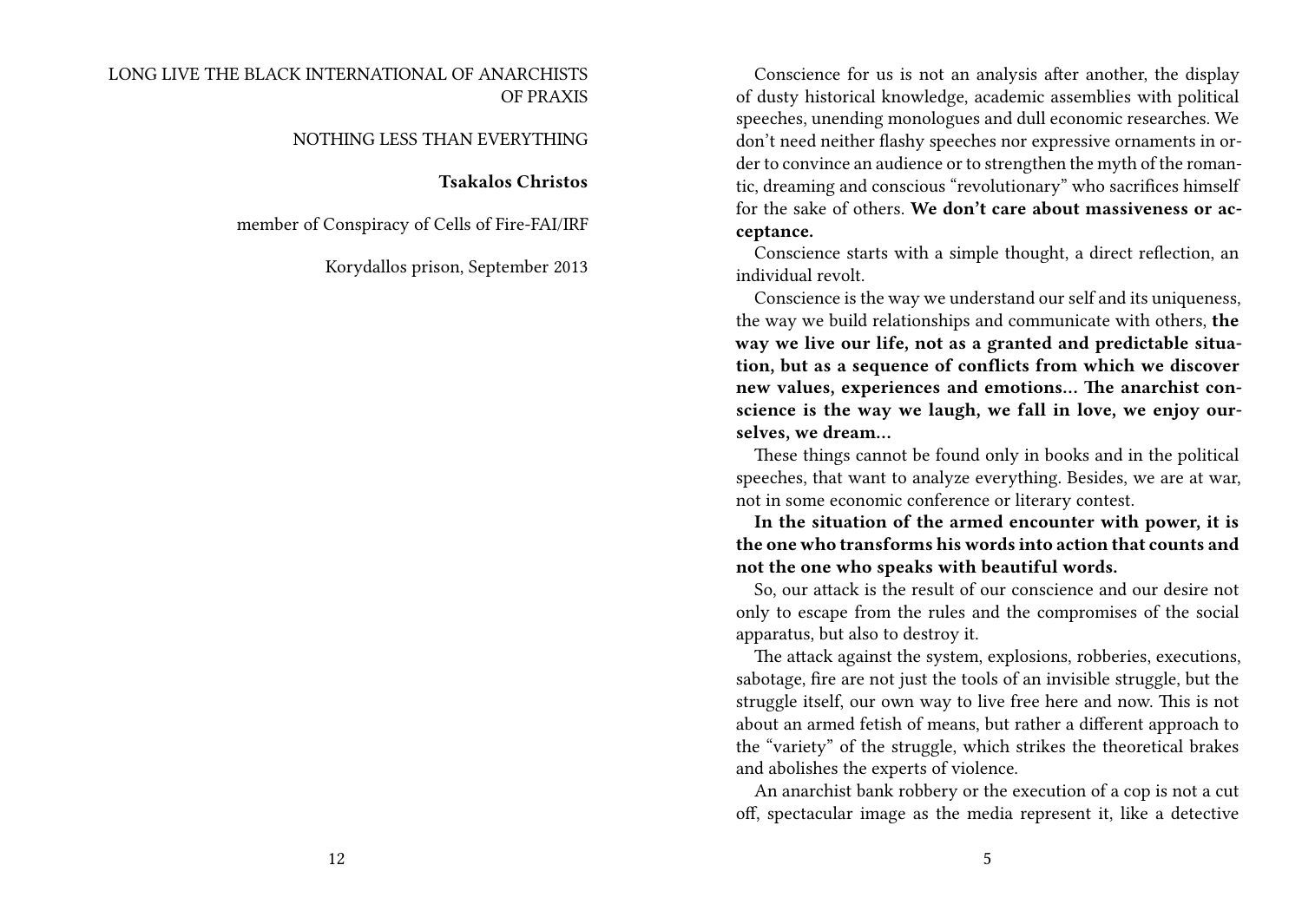novel. It is a whole procedure between comrades who think, talk, suggest, decide, plan and transform their words into action. It is a live situation in which relationships, strength and emotions are being put to the test…

**It is a desire in motion. It is the undertaking of risk, besides there is no life without risk. All the working hours of academic conversations can't compare to a single moment of direct action.**

Anarchy meets its live experience, only when one decides to arm himself, to put his hood on and terminate the programmed clock of his life once and for all.

# **III. The sad lie of the intermediate social struggles**

Naturally, we know that throughout history, only minorities of individuals were ready to live and die for what they believed in. But, this decreases neither the value nor the pleasure of battle.

**Besides, the timeless phantasy of preparing the large masses as a perquisite for the attack against authority can only result in suspensions.**

For us, anarchy is first of all an individual choice which results in the sharpening of the struggle for collective revolt. It is a choice that we experience here and now, using with full force and audacity all the means of attack in our disposal.

On the other hand, "civil" anarchists look desperately for a conscious proletarian class, which will transform into the vanguard of "social revolution", with only a friendly nudge. In this way, the veterans of theory hide themselves behind timeless suspensions, wating for the mature objective circumstances.

**At the same time they express intense criticism and launch furious attacks against any comrade who crosses the line of** **until yesterday.** Australia, Russia, Belarus, Brazil, Ecuador, Peru, Finland, Bolivia are added to the countries already "contaminated" by FAI like Italy, Indonesia, Greece, United Kingdom, Chile, Mexico, Spain…

Now the bet grows stronger. **Direct action of anarchists of praxis kills the inhibitions and the cowardice of traditional anarchists, who are afraid of risking, so that they won't lose their illusions about the eternal moment of massive rebellion.**

This is why, when FAI and CCF practice anarchist action here and now, the devotees of the anarchist movement react with fear, defense and slander when it comes to actions which go beyond their pseudo-anarchist rhetoric.

We're done with the excuses of cowards.

The lie of the mature objective conditions, the anticipation for society's awareness and the alibi of small symbolic actions in order for everyone to use these means of struggle, became all too boring.

We create the conditions ourselves, we don't wait the masses in order to go on the offensive and clash with authority and certainly no violence's specialist is needed to create an incendiary device or to pull the trigger of a gun. Anarchist conscience and the desire for the direct urgency of attack is all what is needed.

FAI and CCF, together with all the anarchists of praxis, attack the peace of the many and create the possibilities for the realization of a free and anarchic life.

**"If you came to this world only to count your days and leave, you have nothing to fear. The quiet man is never hurt. It's just that the ugliness of this world has been built by the quiet men. Because quiet men with their apathy helped ugliness to become worse."**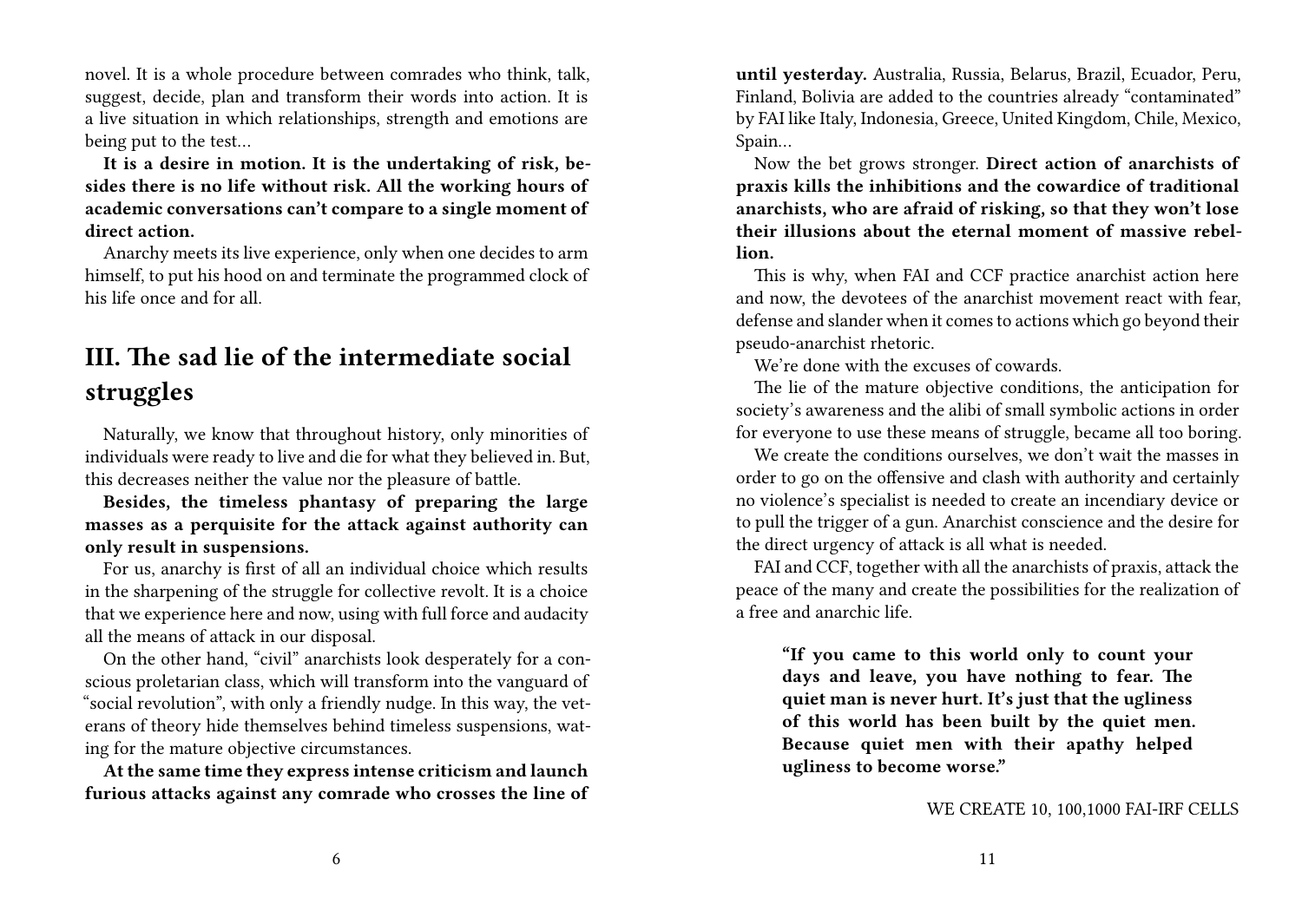**aims to poison the system's function.** There are no protocols or statutes, in order for anyone to participate in the adventure of the new anarchist urban guerrilla. Each individual can team up with his closest comrades and create a FAI cell, in order to participate in the international revolt of the Black International of Anarchists of Praxis.

**In this way, cells are created, which, without knowing each other, develop affinity relationships between them and promote direct action, the antisocial tendency and international solidarity.** These are the three keys, that make up FAI. This doesn't mean, that FAI-IRF is a centralized organization, which absorbs any differences in the name of uniformity. On the contrary, FAI cells discover their agreements and their productive disagreements through their actions. In this way, through different communiques, starts a meaningful dialog, whose aim is not to discover the one and only truth, but to promote the evolution of practical theory.

Only through disagreement and dialectics among comrades, comes the evolution of the individual and the sharpening of the intensity of life.

We, the comrades participating in FAI-IRF project, come from different countries, but also belong in different anarchist tensions. Among us, we find anarcho-nihilists, chaotics, anti-socialists, anticiv anarchists, anti-speciecists, who discover our affinity through our actions. Because, as it has been written before **"words often bring us apart, but our actions make us meet again"**. So, FAI doesn't wear ideological labels nor does it tolerate ideological dogmas, but recognizes its diversity and tensions and promotes continous anarchist insurrection.

**Texts like "The direct urgency of attack", written by comrade Nicola Gai**, offer us the ground to talk and know each other better. So it is important for this dialogue to continue with texts, prisoners' letters and direct action communiques.

**FAI grows stronger everyday, new anarchy spreads in places, where the Black International was only a rumor** **what is socially acceptable, of the logic of measure and mediocrity.** For example, all "socialists" anarchists, are willing to accept small symbolic attacks, as long as they are covered behind the participation of many (so if something goes wrong, everyone can think that he is not the one who is going to be caught) as long as there are no serious penal consequences (prison terrorizes the assumed tomorrow's destroyers of the existent) and of course as long as they don't scare people away **(you don't have to be an election candidate to be a politician)**.

**This is how a safe routine of "anarchist militancy" is created, which spends itself in small doses by taking part in meaningless street fights, every now and then, during public protests.** I don't want to be misunderstood here, I consider every launch of a Molotov bomb, as a breath of insurrection inside the metropolitan prison. Besides, all of us have had our first insurrectional experiences in such street fights, between tear gases, fires and cop chases.

But using these peaceful public protests as an opportunity for sabotage and attack is one thing and considering these conflicts of opportunity as the **acceptable limit** and the only possibility of "social insurrection" is another.

Nothing and no one can make us restrict our desires and acts of attack in the name of what is socially acceptable.

**A society that is not frightened by slavery ethics, the dictatorship of money , the coldness of technology, the destruction of nature and is frightened by the fact that some cops or government officials may trip over the Kalashnikov shots of anarchist urban guerrillas, is of no importance and hostile to us.**

At this point, I think that it is necessary to talk about class references and intermediate struggles. Unfortunately, many insurrectional anarchist comrades still carry the social heritage of traditional anarchists. We can read about "the need to connect with society", in many anarchist texts. The complex of feeling guilty for being